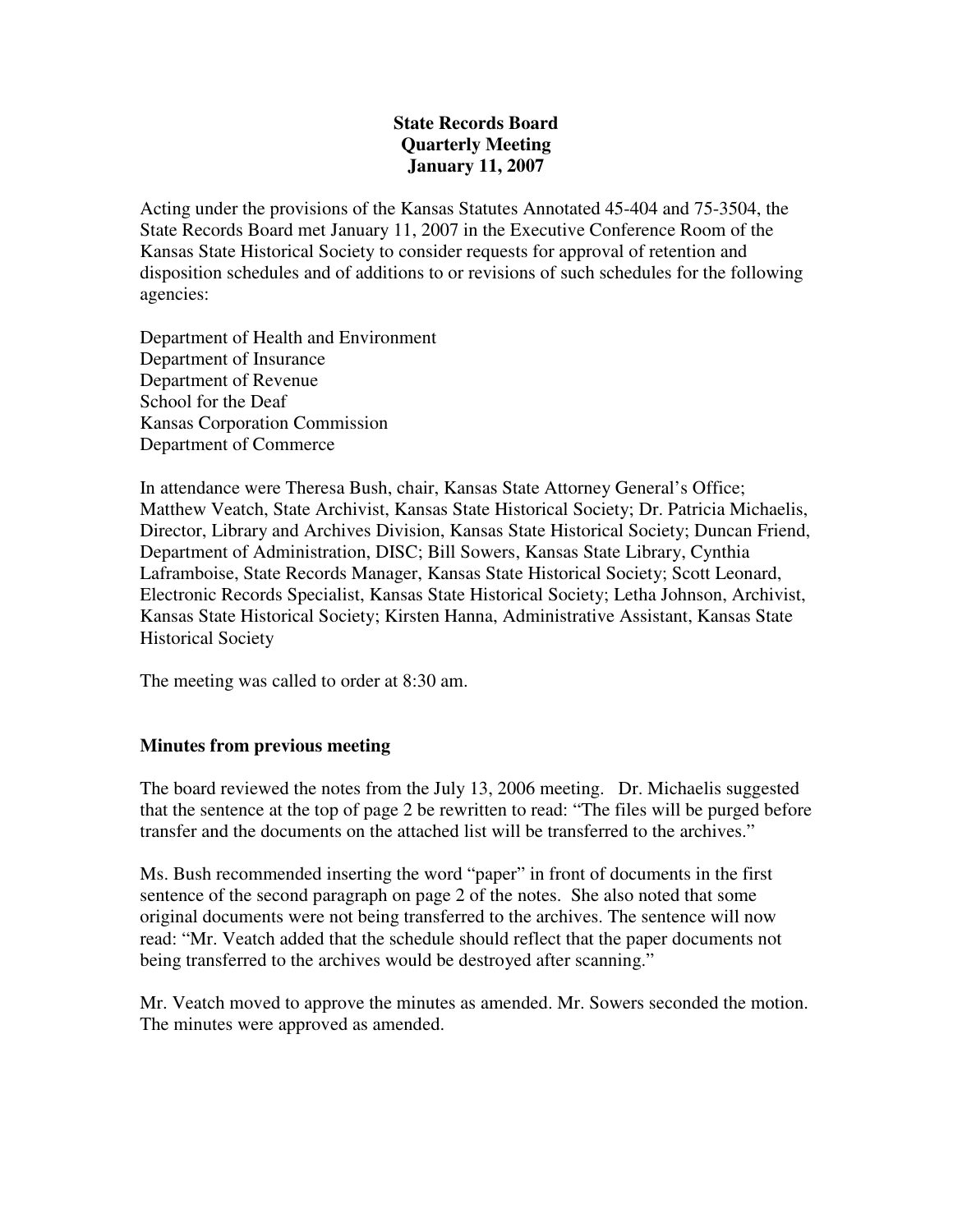### **Minutes from October 12, 2006 meeting**

Ms. Bush suggested striking the words "wanted to" from the first sentence under the Commission on Veteran's Affairs on page 3 so the sentence would read: "Ms. Laframboise said that the Commission on Veteran's Affairs notified her that they did not want to retain the veterans' cards for 50 years in light of the fact that veterans' files were destroyed."

After some discussion, the board agreed to reword the second sentence under the Kansas Department of Transportation on page 3 to read: "Ms. Laframboise explained that the purpose of the audit is that any outside auditor would get the same results."

Dr. Michaelis recommended changing the word "want" in the third sentence in the fifth paragraph on page two to "wants".

She also suggested changing the first sentence in the fourth paragraph on page 4 to read: "Ms. Laframboise voiced a concern that there had been resistance by state agencies to complete electronic recordkeeping plans and mentioned that one agency had been working for two years on their plan. Dr. Michaelis had one final recommendation to insert the word "in" in the last sentence in the fourth paragraph to read: "She said perhaps by streamlining the process the staff would be more successful in getting agencies to add electronic records to their schedules."

The board agreed to strike the word "for" from the second sentence in the first paragraph on page four.

Mr. Friend commented that many of the changes made to previous minutes during the board meetings were fixing grammatical and typing errors and suggested that KSHS staff send out the minutes of the meetings in advance so that board members could get back to Ms. Laframboise and she could make the changes to the copy before the meetings. Ms. Bush said the board could do that as long as each individual board member spoke directly to Ms. Laframboise about the edits. KSHS staff agreed that they would attempt to get the minutes to Mr. Veatch and Dr. Michaelis in advance of the meetings so they would both have an opportunity to review the notes beforehand.

The word "that" was added to the third sentence in the second paragraph on the last page so it would read: "There are big agencies, like KDOT, that have a large IT staff who can spend time on these issues."

Mr. Friend moved that the October 12 minutes be approved as amended. Dr. Michaelis seconded the motion. The minutes were approved as amended.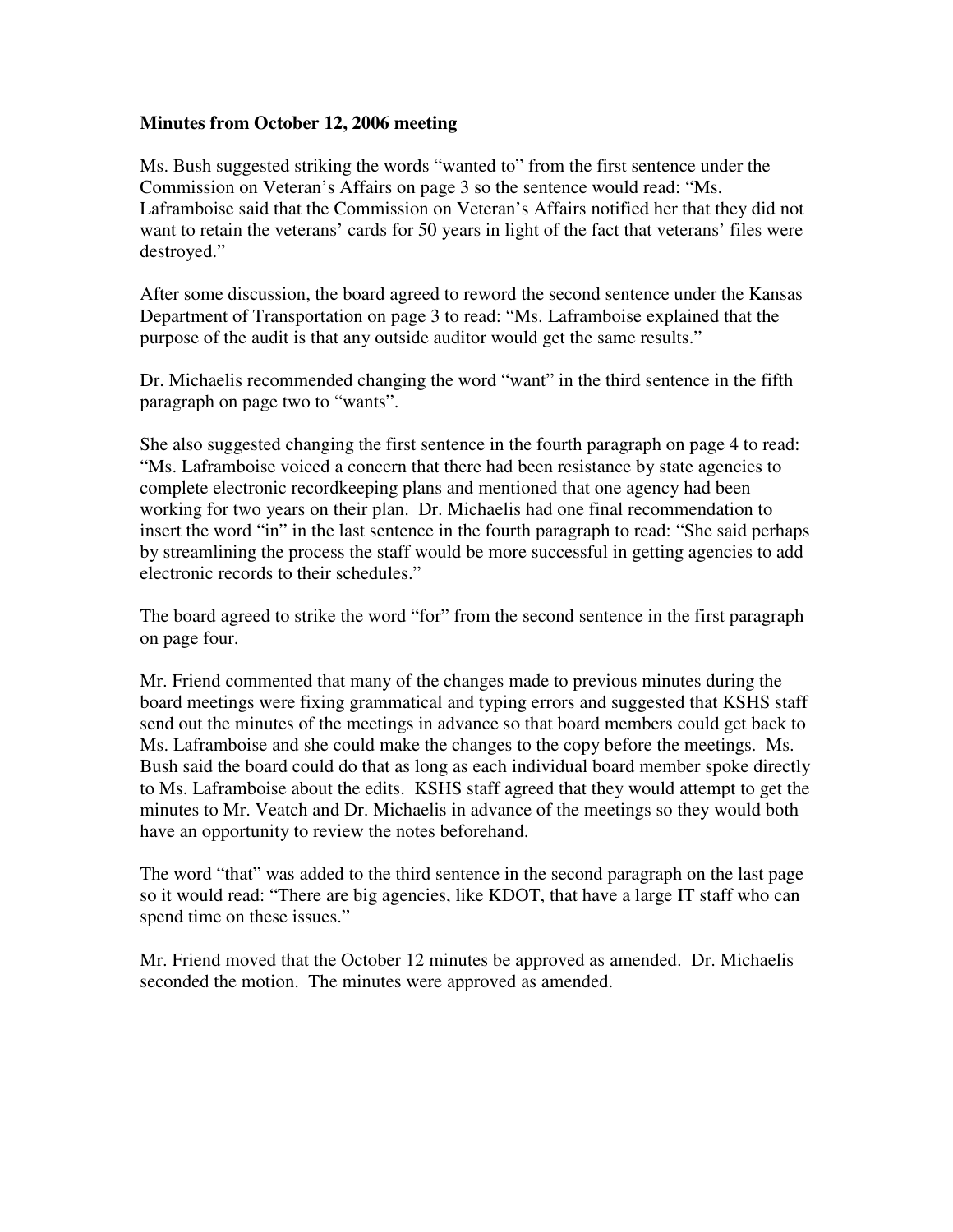### **State Records Board Procedures**

Mr. Leonard questioned the use of the word "infeasible" under #5. Mr. Sowers said that the "un" prefix would be used for Germanic words and the "in" prefix for Latin words. The board agreed that staff would look up the word to determine the correct usage and make the change.

Mr. Friend needed clarification on #4 under the procedures relating to the state government general retention schedule. Ms. Bush explained that it was general practice to include general schedule entries in schedules provided to state agencies; however, general schedule entries are omitted from the schedules presented to the board for review. Ms. Bush questioned whether the first section of #4 should be a separate entry because it sets a guideline for state agencies and the second section sets policy for local government agencies. Ms. Laframboise said that #4 refers to both state and local governments. Dr. Michaelis added that if a state agency wanted to alter the retention and disposition requirements of a general schedule entry then it would be presented to the board as an agency specific schedule entry.

Mr. Friend moved that the procedures be approved with the potential amendment to #5. Dr. Michaelis seconded the motion. The procedures were approved as potentially amended.

The board also agreed that the schedule for the State Records Board meetings for the entire year will be posted on the Kansas State Historical Society website. The URL for the website is www.kshs.org. The meetings are scheduled for April 12, 2007, July 12, 1007, October 11, 2007, and January 10, 2008.

### **Kansas Department of Health and Environment**

Ms. Laframboise informed the board that this particular series was obsolete. Mr. Friend asked, in light of the revised board procedures, whether the board would be presented with information on obsolete series if there were no changes in the approved disposition but there were changes in the retention period. Ms. Bush confirmed that the board would be notified about obsolete series if there was a change in the retention period. Ms. Bush also suggested that KSHS staff provide the board with one list of obsolete series broken down by agency. Mr. Friend wanted to ensure that a regular citizen could find the records related to obsolete series. Ms. Laframboise responded that the information resides in the retention and disposition schedule history database, which could be made available to the public upon request.

### **Department of Insurance**

Dr. Michaelis said she was unclear what the phrase "Original documents of Kansas domiciled companies" meant. Ms. Laframboise answered that companies based in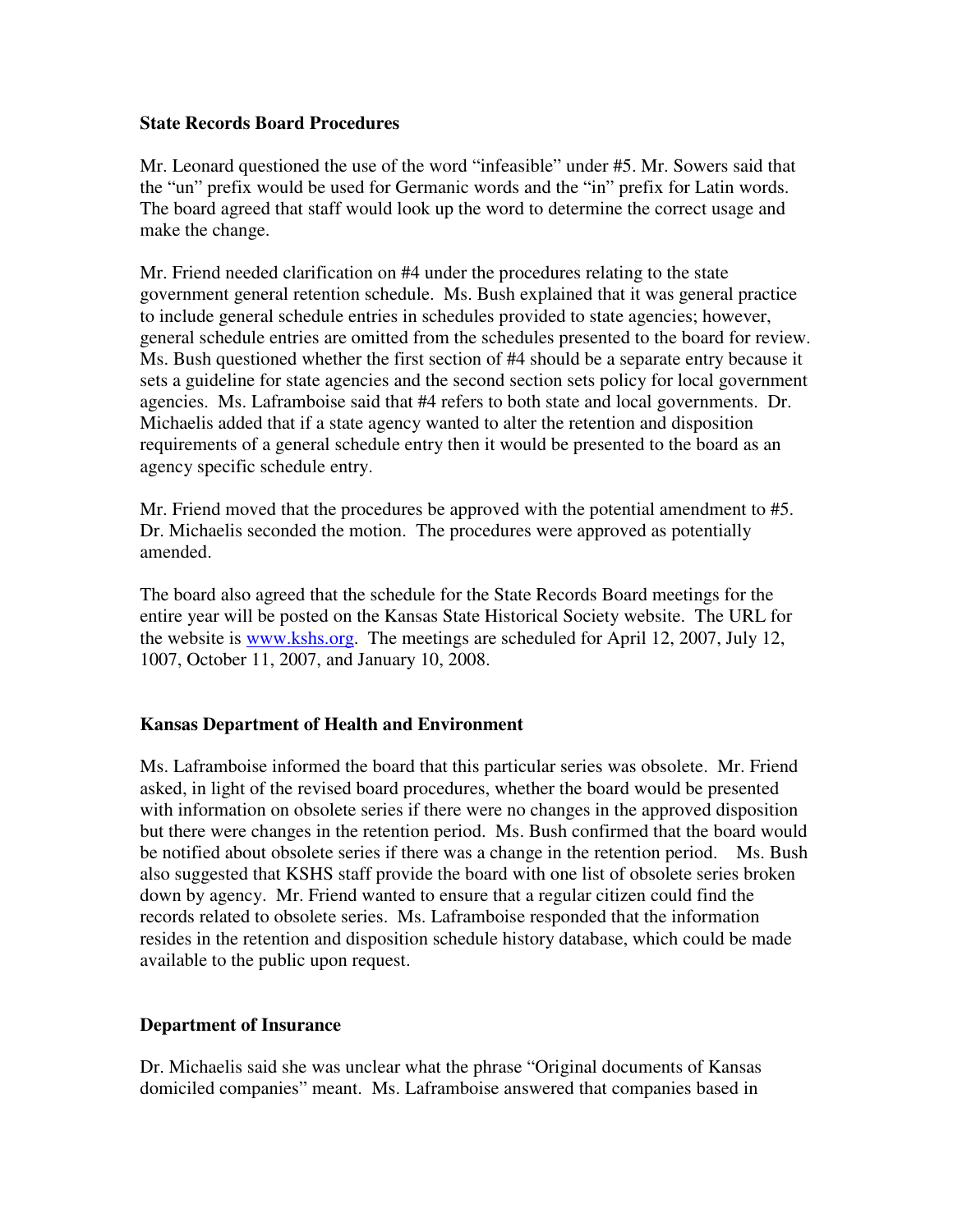Kansas are domiciled companies. Mr. Veatch suggested rewording the comments field to read: "Retain Kansas domiciled companies records permanently in office". Dr. Michaelis asked if the board needed to address the records of companies not based in Kansas. Ms. Bush recommended the board table the schedule so staff could provide further clarification on the issue.

### **Department of Revenue**

Ms. Laframboise said the agency requested this addition to their schedule. Dr. Michaelis moved to approve the schedule. Mr. Friend seconded the motion, and the schedule was approved.

### **School for Deaf**

Ms. Laframboise said that the school was revising their previously approved schedule from 1994, and that the obsolete records listed reflected workflow changes. Ms. Bush noted that although student files are listed as obsolete records, she was fairly certain they still had student files. Ms. Laframboise responded that the student files are no longer separated by middle school and high school as the school consolidated all the student files. Ms. Bush asked about physical plant records. Ms. Laframboise said that the original documents are being maintained in a different office and these are duplicates. Mr. Friend questioned whether the school was renaming or canceling their schedule and calling it a reorganization. He noted there were a lot of functions that the school obviously still did. Mr. Veatch pointed out that the records were still on their schedule, just in a different office.

Ms. Bush noted that the school used K.S.A. 45-221(a)(1) appropriately but wondered at the lack of consistency at not using that statute on page 5 and why it was worded differently. She also said that the school used K.S.A.  $45-221(a)(9)$  in several series, but the first record series listed on page 2 looked like the records dealt with students but not exams or exam materials. Ms. Laframboise said the student files would have exam materials. Ms. Bush said student exams would be closed and K.S.A.  $45-221(a)(9)$  would cover exams and test materials themselves. She recommended adding K.S.A. 45-  $221(a)(1)$  to the series on page 5. Dr. Michaelis said some documents might be placed in student files cumulatively.

Mr. Veatch moved to approve the schedule with amendments. Mr. Sowers seconded. The schedule was approved with amendments.

### **Kansas Corporation Commission**

Ms. Laframboise said that the KCC was doing some revision to their schedule and noted that it did not include electronic records. She said some record series reflected that the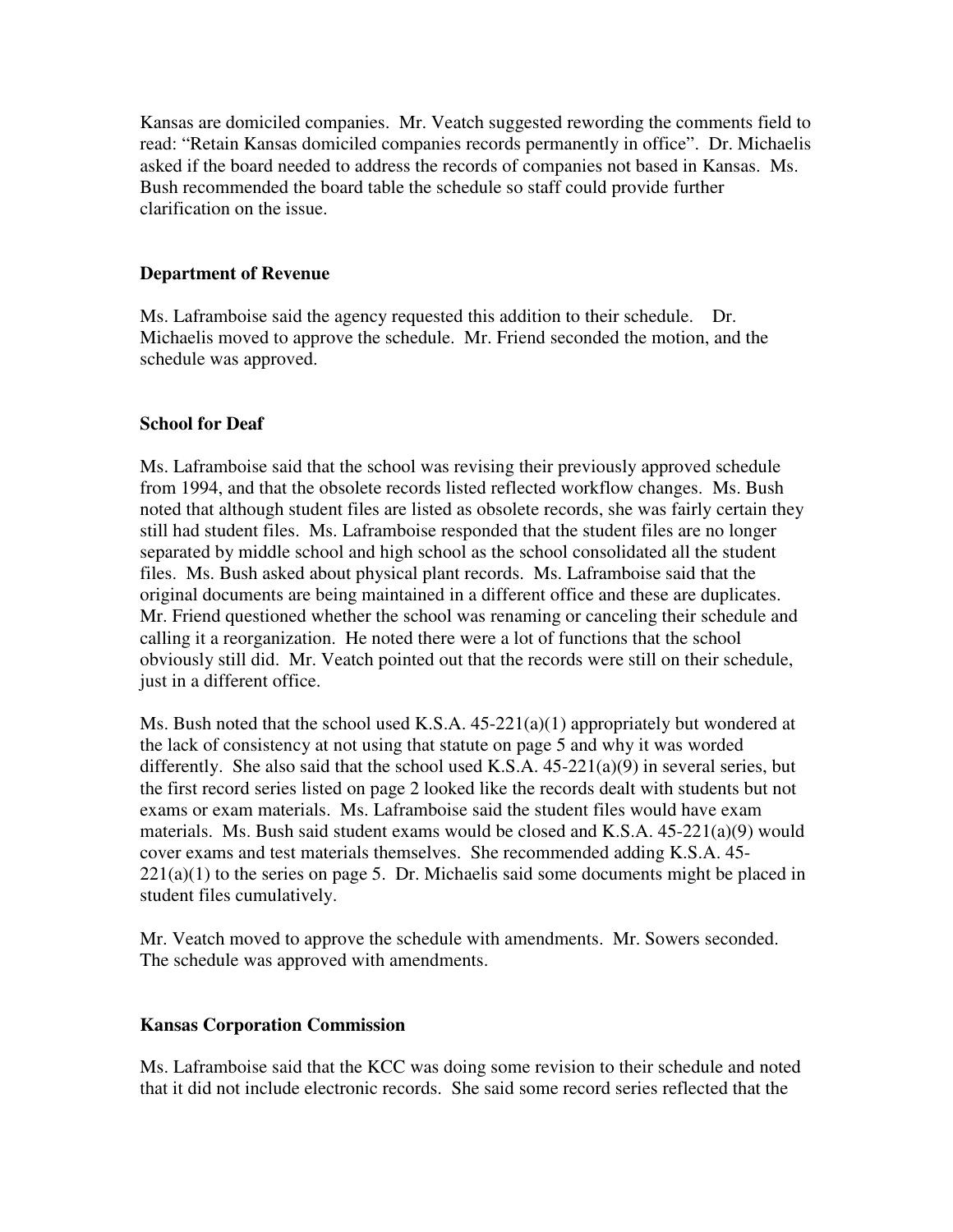agency is scanning some records thus changing the workflow process. Mr. Friend questioned if .pdf was an acceptable format for storage in KSPACe. Mr. Veatch confirmed that yes, .pdf is acceptable, and it is the only format represented in KSPACe at this time.

Mr. Veatch noted that the language might make more sense if it stated "retain scanned images (.pdf format) two calendar years, then destroy". He suggested using that language throughout the schedule. He noted that the only reason the schedule provided for annual reports to be transferred to KSPACe is that annual reports are state publications; currently KSPACe is a digital repository focused on state government publications.

Dr. Michaelis questioned going to the effort of scanning documents and then destroying them two years later. She also had a question on the last entry, was it to be microfilmed instead of scanned? Ms. Bush suggested tabling that series to verify whether the documents would be microfilmed or scanned.

Mr. Friend mentioned that most agencies were concerned about long-term storage and preservation of electronic records and that component was underrepresented in this schedule. Mr. Veatch said he also was concerned about this. When electronic records are retained for 10 years or more there are migration requirements. He said that is probably an issue that should be in the agency Three Year IT plan.

Mr. Leonard referred to the Motor Carrier Annual Reports and asked if this had ever been an archival series. Mr. Veatch asked if this was a revised entry and if the records had ever been sent to the archives. Ms. Laframboise said that they had not. Ms. Bush said she could see some historical value in how rates had changed over the years from a regulatory point of view.

Mr. Veatch recommended striking the trucking companies records from the schedule. Mr. Veatch said the board needed clarification on the Tariff Files and when they were scanned. He asked if the agency retained hard copies for three years and then scanned them.

Dr. Michaelis moved to approve the schedule amending the comments in Annual Reports – Motor Carriers to refer to retaining scanned images rather than retaining PDF scans. She also recommended tabling Tariff Files on page three. Mr. Veatch seconded the motion. The schedule was approved as amended.

# **Department of Commerce**

Ms. Laframboise said the reason for the list of obsolete records from the Department of Commerce was that many of the agency's responsibilities were transferred to the Department of Transportation. Dr. Michaelis mentioned that she found the annotations Ms. Laframboise had added helpful.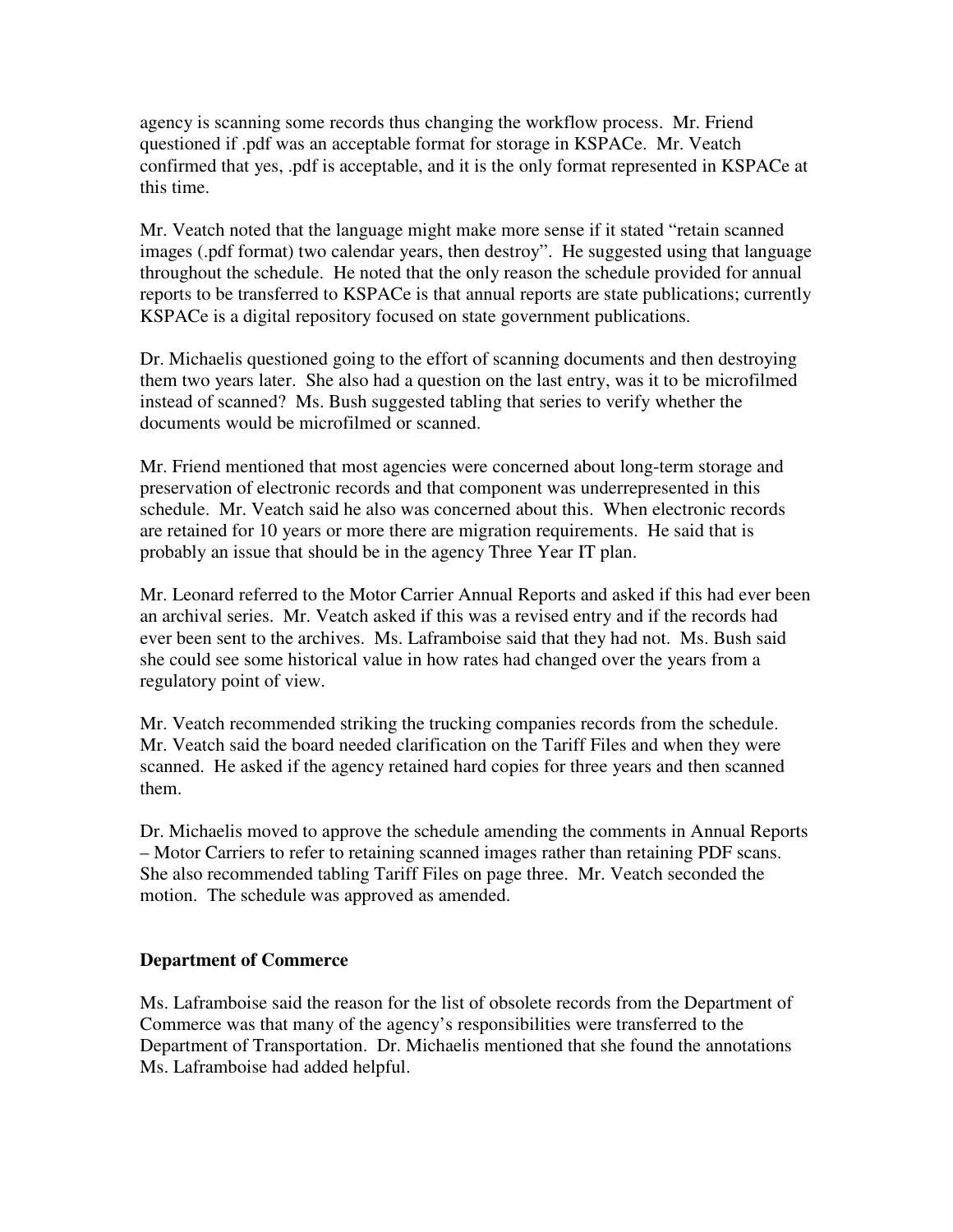Mr. Sowers moved that the schedule be approved. Mr. Veatch seconded the motion. The schedule was approved.

## **Electronic Recordkeeping Plan (ERP)**

Mr. Leonard provided the board with some context for the discussion by stating that KSHS staff had been working with the Department of Transportation to schedule their records. KSHS staff have worked on only a few ERPs over the past three years and are seeking a better way to incorporate electronic records into retention and disposition schedules. The proposed new approach would combine components of the agency Three Year IT Plan and the electronic recordkeeping plan.

Mr. Leonard said the draft of the plan follows a format that the board sees on a quarterly basis when reviewing retention and disposition schedules. The record series description and technical environment information is taken from the agency Three Year IT Plan. Additional information about file formats, data storage, and data migration also would be included in the shorter version of the ERP. The Electronic Records Committee (ERC) determined that migration/data preservation, hardware, system software, and DBMS software elements should be included for its review, but ERC members did not have a recommendation on precisely what information should be presented to the records board for its evaluation of the electronic records. Mr. Veatch said this was an opportunity for records board evaluate the proposed new ERP and determine what other information it needs to see in order to make good decisions regarding the scheduling of electronic records.

Dr. Michaelis mentioned that ERC needs to approve the plan and it would be preferable to avoid having two distinct versions of the ERP. Mr. Veatch said this raised another question; since systems change frequently, what amount of change should trigger an EPR revision and an ERC and SRB review? Mr. Veatch added that agencies have to update their Three Year IT Plan and that KSHS could monitor the plans for any significant system changes, perhaps by working with the Kansas Information Technology Office. Dr. Michaelis asked if we could make it a requirement to the agency that if the end products are changed, then they need to update the schedule, but if they are just updating/upgrading, they do not have to submit anything to board.

Mr. Friend observed that the proposed ERP revision represented a fundamental change in direction that was worth discussing. Ms. Bush said that the system is not the record; the record is the record. The issue being that the board only has authority to approve records retention schedules. Mr. Leonard responded that the board would not be approving the system, just the information retained within the system. Mr. Friend asked what if there was an analog records equivalent to the proposed ERP? Mr. Veatch said that the proposed ERP represented a functional approach to records scheduling, a technique that is effective for both paper and electronic records. Mr. Veatch used the KSHS Library and Archives Division as a hypothetical example of functional scheduling. Using a functional approach, a retention schedule would group all of the records related to the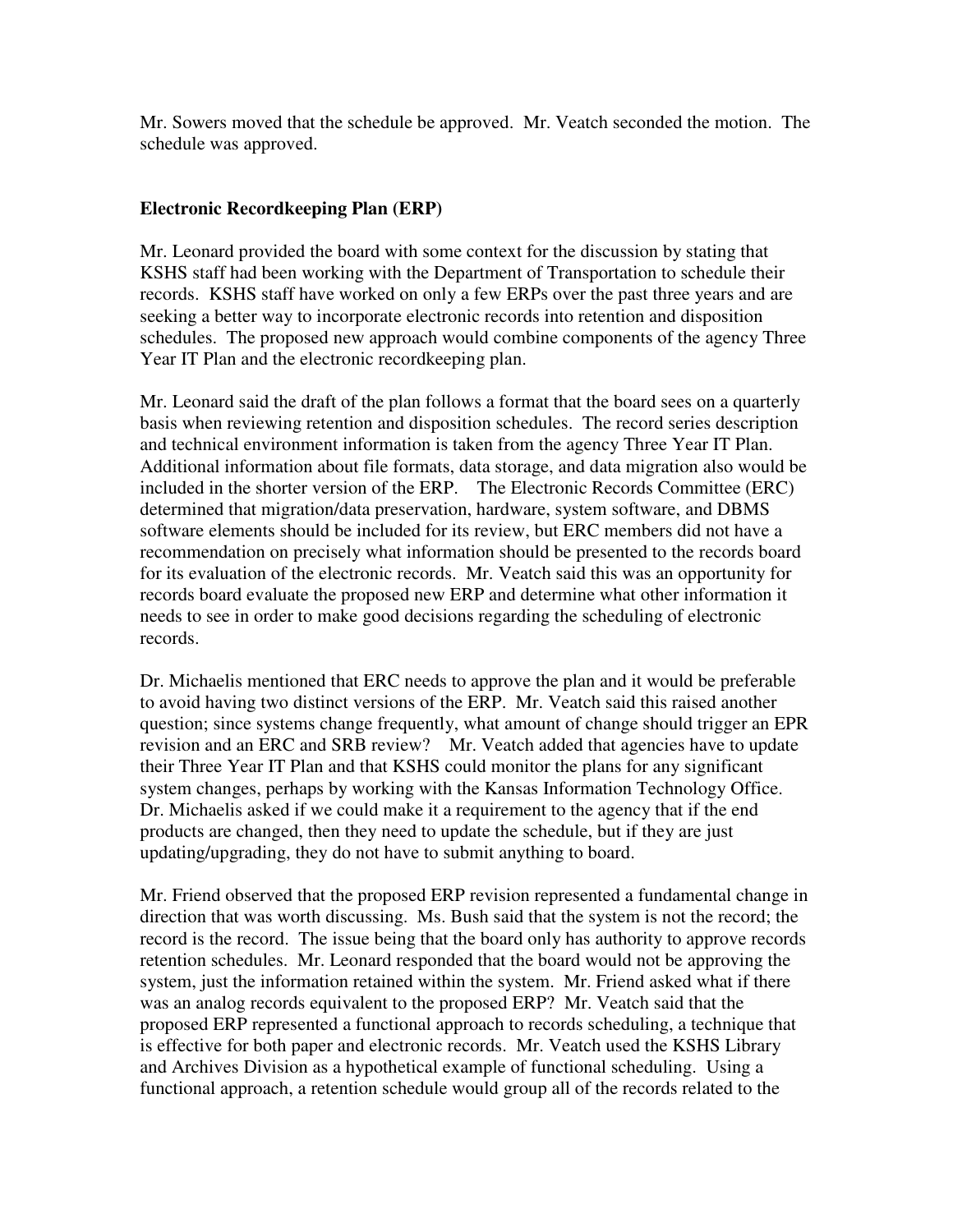function of records scheduling together as one schedule entry with a single retention period and final disposition; as opposed to having separate entries for records survey forms, correspondence related to records scheduling projects, etc. He continued by saying that functional scheduling was an attempt to evaluate an organization's records at a higher level, rather than trying to schedule every file drawer. Mr. Leonard asked if functional scheduling essentially involved scheduling the business process and Mr. Veatch responded yes.

Mr. Veatch said that the functional approach had been something discussed internally by KSHS staff for a decade. Ms. Bush wanted to ensure that we do not overstretch our statutory authority, noting that this could eventually require a statutory amendment if there are concerns that the records board does not have enough authority to require agencies to maintain electronic records. Mr. Leonard explained that if a information technology system costs over \$250,000, the agency is required, by Information Technology Executive Council policy, to be provide a statement about the management of electronic records within the system. Ms. Bush responded saying that policy is not law unless the legislature mandates it as such. Mr. Veatch said that he thought that the records board does have the authority to set retention and disposition requirements for electronic recordkeeping systems. Ms. Bush said that the state records board could dictate how long agencies must retain records but not what software to use. Mr. Veatch explained that he was not saying the board could dictate what systems agencies use, rather, that they are required to retain records for a certain period of time and KSHS staff can help them think through all the issues related to maintaining those records throughout the life cycle.

Ms. Bush asked if the ERC wanted the board to approve the proposed revision to the ERP? She added that she could see an improvement with the new format for the electronic recordkeeping plan. Mr. Veatch said that records board members have to decide what information to include in the records schedules. Mr. Friend stated that as a board member he cared whether or not Historical Society staff would still be gathering the same information about records as it had in the past. Ms. Bush asked whether accepting the revised ERP would mean that there would no longer be looking at individual record series. Mr. Veatch said that in some ways discrete record series no longer existed in an electronic environment. Dr. Michaelis noted that one of the biggest changes would be expecting state agencies to retain more electronic data because of the difficulty of applying separate retentions requirements to pieces of information in an electronic system. Mr. Veatch said that a system can be designed to manage discrete record series, but that most were not; and the board was in the position of having to establish retention and disposition schedules for electronic information systems built without specifically considering recordkeeping requirements. Dr. Michaelis stated it would be incumbent upon Historical Society staff to fully and accurately describe the nature and purpose of the data within a system. Without effective descriptions, the board could not make informed decisions about the retention and disposition of electronic information systems. Ms. Bush agreed that the description would be the key for the records board to make decisions. Mr. Veatch said that Historical Society staff needed better electronic records scheduling tools and that KSHS staff rely solely upon the system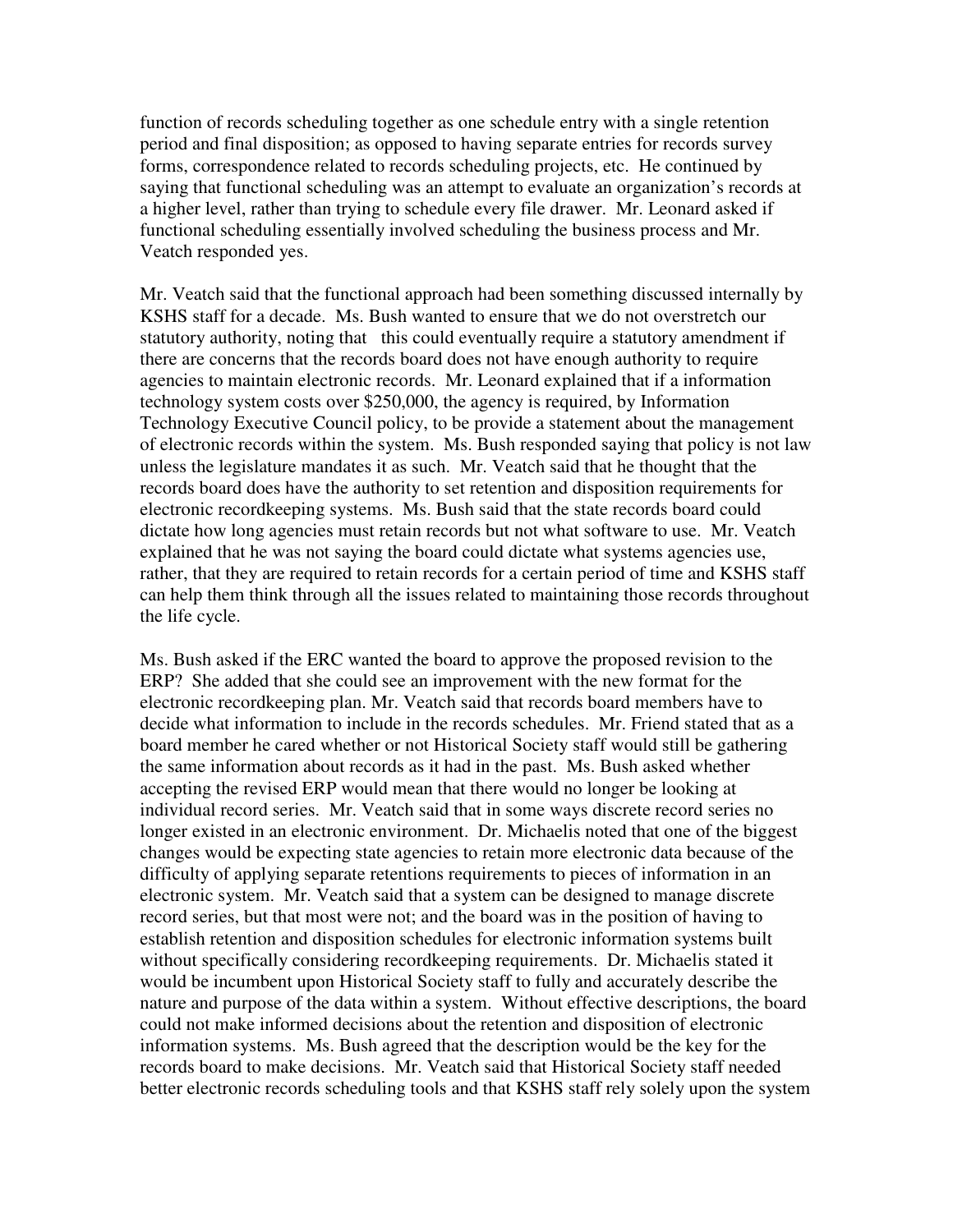descriptions from the agency Three Year IT Plans. KSHS staff will need to take copious notes and that if they need more information they will have to consult with agency staff to gather it. Mr. Veatch noted that with a functional approach to scheduling, there might be some records in agencies that will be overlooked. The focus will be upon analyzing an agency's functions and then identifying the records that document that function. The records board has to decide how much information is enough. Ms. Bush mentioned that it is against the law to destroy records unlawfully. Individuals can go back and look at the retention schedule, that is why it would matter for discovery purposes or open records or legal matters. She added that it is hard to discover corruption if the records are destroyed which is why she likes electronic records as you can pull them from hard drive.

Dr. Michaelis suggested that KSHS staff write a summary explanation describing the proposed revision to the ERP. Mr. Friend expressed his concern that over time record series entries may disappear and that it reflects a fundamental shift in scheduling records. Dr. Michaelis expressed her view that the board needed to try to articulate how and why we are moving in this direction. Mr. Friend lamented that access to information over time could be more difficult. Mr. Veatch responded that providing public access to records was not the fundamental goal of records schedules. He continued, saying that records management does not provide public access, it provides an inventory to the public. Dr. Michaelis mentioned that if the agency legal staff recommends retaining the records for 8 years, then we accept that decision. Ms. Bush said that retention has been the agency's decision unless the historians on this board disagreed and thought the records had historical value.

Board members directed Historical Society staff to write an explanation for the change in ERP procedures and discuss it with the Electronic Records Committee.

### **Annual Report**

Dr. Michaelis suggested rewording the first sentence in the second paragraph to read: "Since 1985, the State Records Board has approved partial or complete records retention and disposition schedules for 82 of the 89 agencies in Kansas state government excluding the separate correctional facilities."

Ms. Bush recommended listing the size of the current staff on page five.

The board agreed to remove Dr. Michaelis from the contact list and to list the KSPACe URL in the report on page 9.

Mr. Friend suggested adding a footnote or index to the organizations discussed to provide context for the reader.

Mr. Veatch moved to approve the Annual Report as amended. Mr. Sowers seconded the motion. The report was approved as amended.